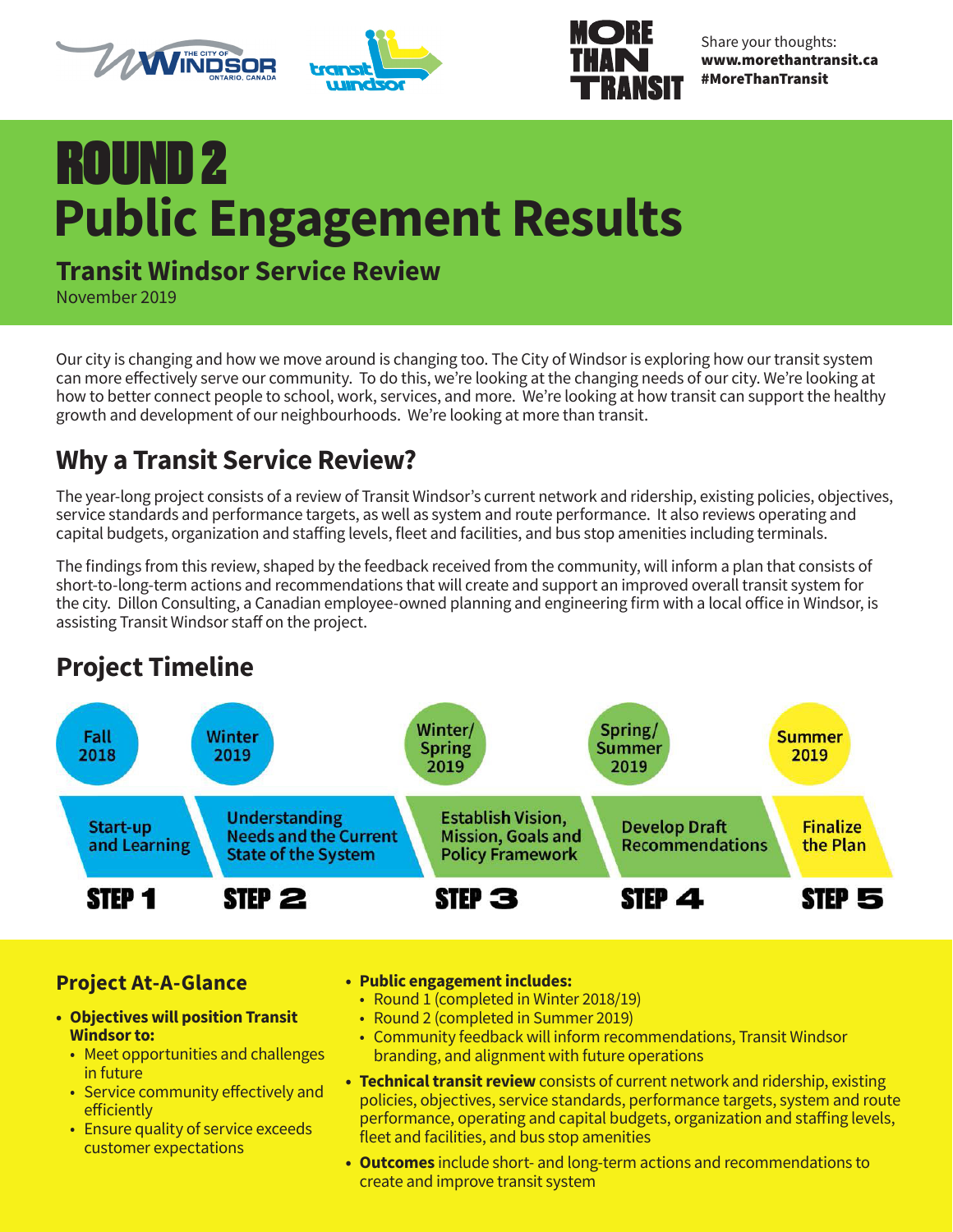#### **How We Engaged? Techniques & Results**

We used a combination of focused, **targeted engagement** with key stakeholder groups and a broad-based, **city-wide dialogue** with both transit and non-transit riders alike. Targeted engagement sessions occurred with groups likely to be affected by transit system changes, including those with accessibility needs, seniors, employers and employment agencies, business and economic development groups, active transportation advocates, transit advocates, New Canadians, neighbourhood coalitions and resident associations, students and youth, social and health services, and internal City of Windsor stakeholders, including Transit Windsor staff, bus drivers, City Council, and other City departments. The full Consultation Summary Report is available upon request to morethantransit@citywindsor.ca.





The City of Windsor is exploring how the transit system can more effectively serve our community.

During the first round of engagement, we heard what you had to say about improving transit in Windsor. Your comments influenced our draft plan and new route network, which we are now seeking comments on for our second round of engagement. Help us become **more than transit.**

#### BE PART OF THE DISCUSSION!

Visit **www.morethantransit.ca** before **July 12th** to provide input on our draft plan and route network. If you missed the first round of engagement, now is the opportunity to provide your comments using our interactive route map.

#### Using a variety of methods, a total of nearly

**Startsfor Pound** 1

po stcards for Round 2 e ngagement were distributed throughout the city to encourage further public dialogue

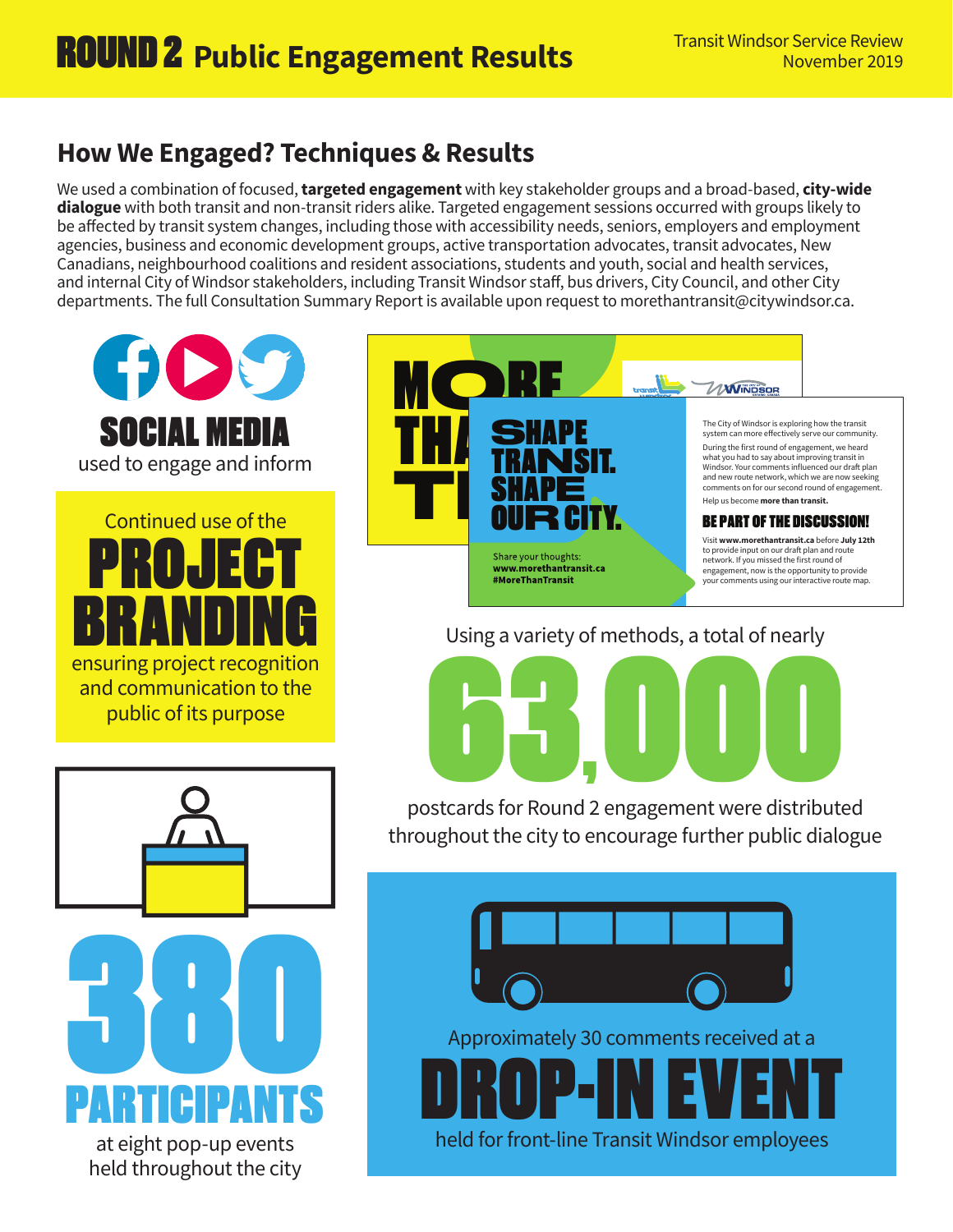#### **How We Engaged? Techniques & Results**



attendees at a specially convened **stakeholder/ special interest group workshops**







# 276 RESPONS

to an interactive digital map that sought feedback from the public on the proposed route structure.

Participants left comments as pins on the map, responding to the following questions:

#### **What do you like about the proposed transit route?**

**What don't you like about the proposed transit route?**

**Are there other issues or concerns that you feel the City should be made aware of?**



to an online survey asking respondents if they agreed or disagreed with statements based on recommendations, prioritizing of implementation actions, and optional demographic questions.

Survey themes included:

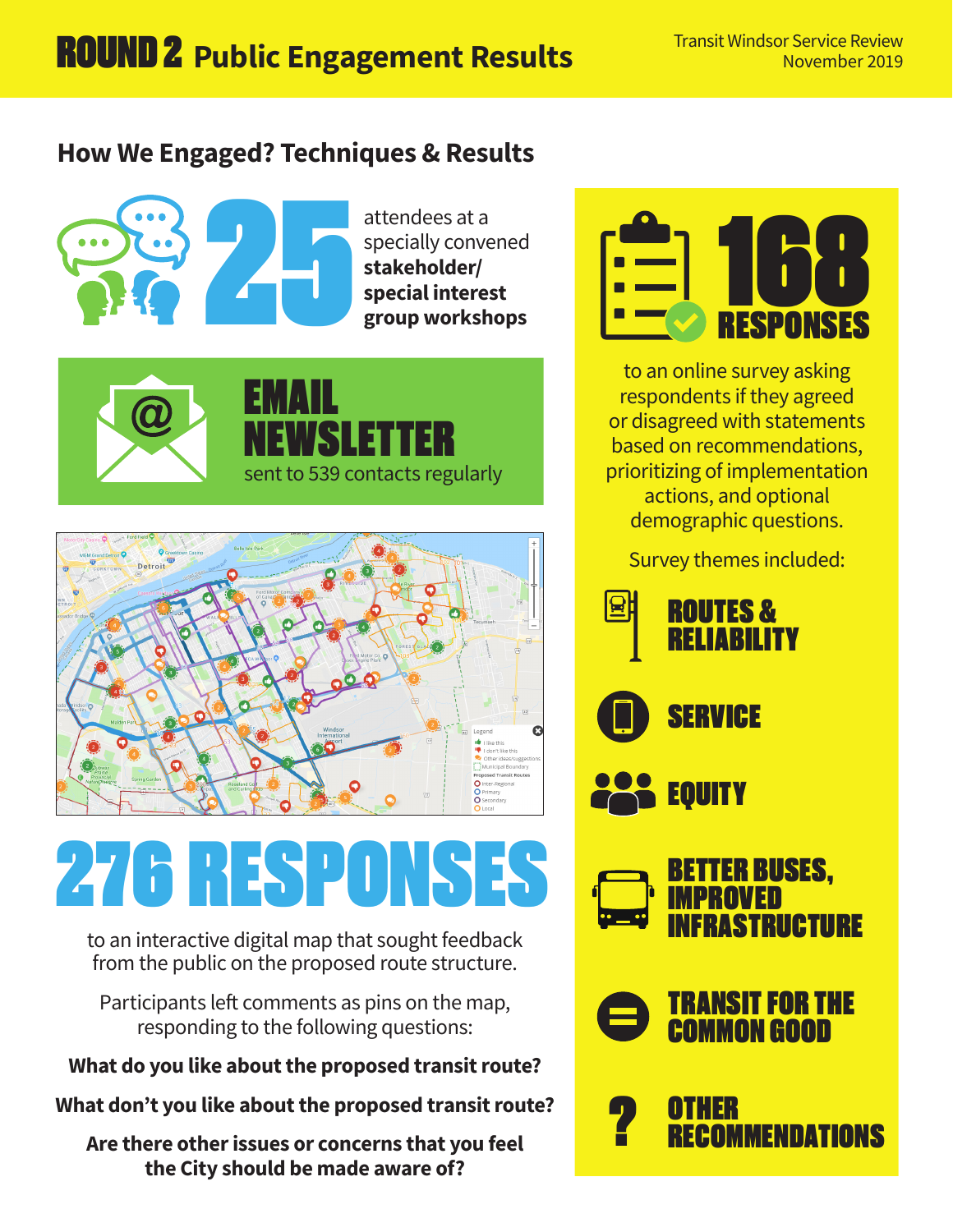#### **What we heard - Role, Vision, Mission and Goals:**

## PARTNERSHIPS

- Explore opportunities for Transit Windsor to collaborate with City departments, agencies and advocacy groups.
- Pursue an interregional approach to the transit network and partnerships with all Essex County municipalities.
- Increase education efforts with school boards to get more students on buses and advocate for transit as a viable transportation option.
- Develop a partnership with employers for the implementation of an Alternative Service Delivery (ASD) model.
- Provide opportunities for the public to provide input as new routes are being introduced.

#### INTEGRATED MOBILITY

- Enhance access to all mobility options through safe connectivity with bicycle infrastructure, pedestrian access, and mobility services to residents and businesses.
- Encourage the proposed Transit Windsor mission to promote a multi-modal experience along with enhancements to signage and wayfinding.
- Ensure integration of the policies and recommendations of the Active Transportation Master Plan.
- A "First and Last Mile" strategy should be implemented to reduce barriers to transit access by improving interconnectivity and amenities, including decreasing point to point distances and providing bicycle parking.

## ACCESSIBILITY AND AFFORDABILITY FOR ALL

- Include 'equity' and 'accessibility for all' in Transit Windsor mission statement.
- Offer different languages and translation technologies to support newcomers, who are significant transit users.
- Capture internal policies and protocols with an equity lens
- Enhance the process to qualify/participate in the bus pass subsidy program
- Explore collaborations with the City of Windsor Diversity and Inclusion staff for integration and advancement.
- Ensure accessibility and access to jobs are prioritized as equally as important to service efficiencies.

## NEW DIRECTION

- Ensure tangible changes are made to services so Transit Windsor will operate by their mission in practice.
- Diminish stigma around transit through the implementation of the new plan and recommendations.
- Identify champions to lead change in key areas in order to ensure culture shifts both organizationally and socially.
- Pursue the theme of 'growth' in the proposed mission statement
- Ensure Transit Windsor's capacity to be flexible and adapt as the City of Windsor grows.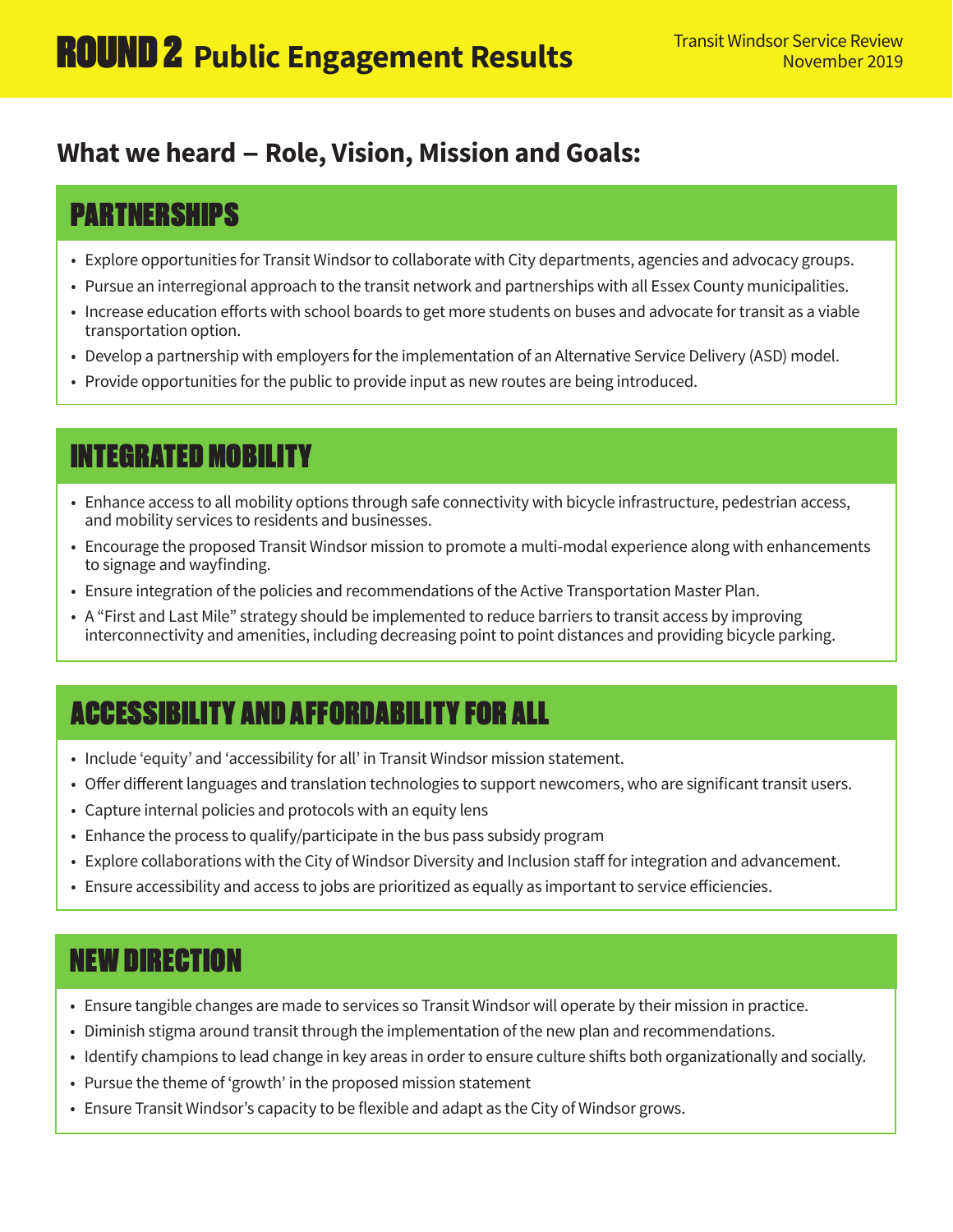#### **What we heard - Route Structure and Reliability:**

## ACCESS TO JOBS AND AMENITIES

- Increase inter-regional transit for tourism, and access to jobs and amenities.
- All municipal services, community centres, and educational institutions should be accessed by primary or secondary routes.
- Ensure employment hubs are being accessed in the new plan, including connections to the Oldcastle employment area.
- Help connect people to employment areas through ASD.

#### ROUTES AND CONNECTIONS

- Proposed hierarchy of routes (primary, secondary, local, and ASD) should access a good a range of amenities.
- Ensure that public education about new and revised routes is prioritized.
- Maintain services with existing routes, particularly the routes along Forest Glade and North Talbot Road with a focus on ease of access to Tecumseh and Devonshire Mall, and the University.
- To ensure a usable system, ASD for lower serviced areas should accommodate shift work, particularly in the Oldcastle employment area.

## FREQUENCY AND SPAN OF SERVICE

- Expand Sunday and evening services.
- Increase frequency on primary routes.
- Pursue express route options, and service along EC Row.

#### **What we heard - Service Recommendations:**

## CUSTOMER SERVICE AND PASSENGER ETIQUETTE

- Improve community "bus etiquette" with more robust policies and protocols (i.e. Priority Seating, strollers and carts).
- Remove ads from the windows on buses to improve the rider experience.
- Encourage Bus Operators to wait until riders are settled in before they proceed.